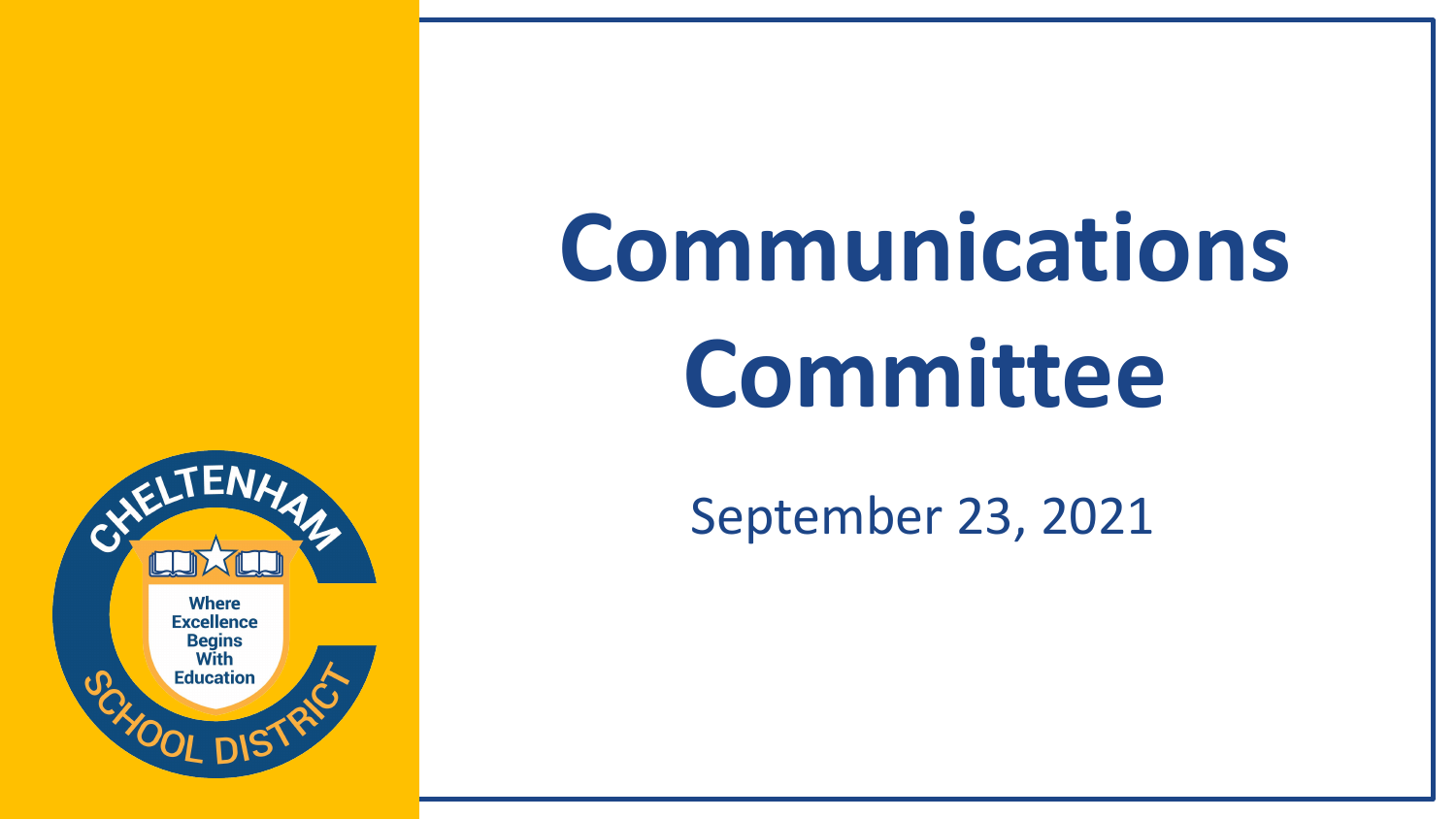

#### 1. Roll Call

- 2. Approval of Minutes
- 3. Topics
	- a. Digital Content Specialist
	- b. Alumni Association Engagement Platform
	- c. 2021-22 Communications Plan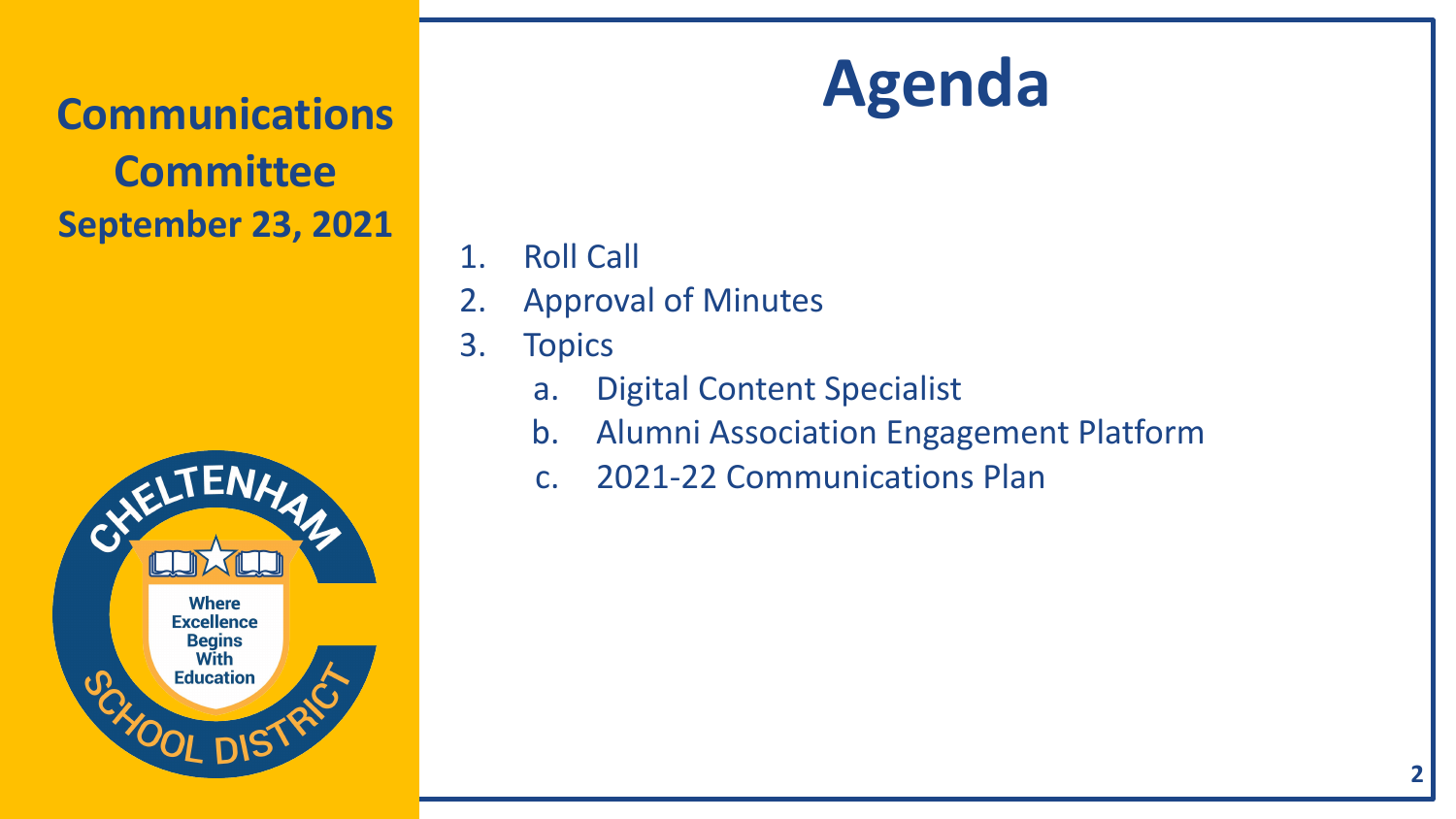**Committee September 23, 2021**



# **Digital Content Specialist Communications**

- Ms. Dana Walker resigned, effective 10/1
- Updated the job description to focus more on website maintenance, monitoring and updating social media and news gathering.
- Posted this week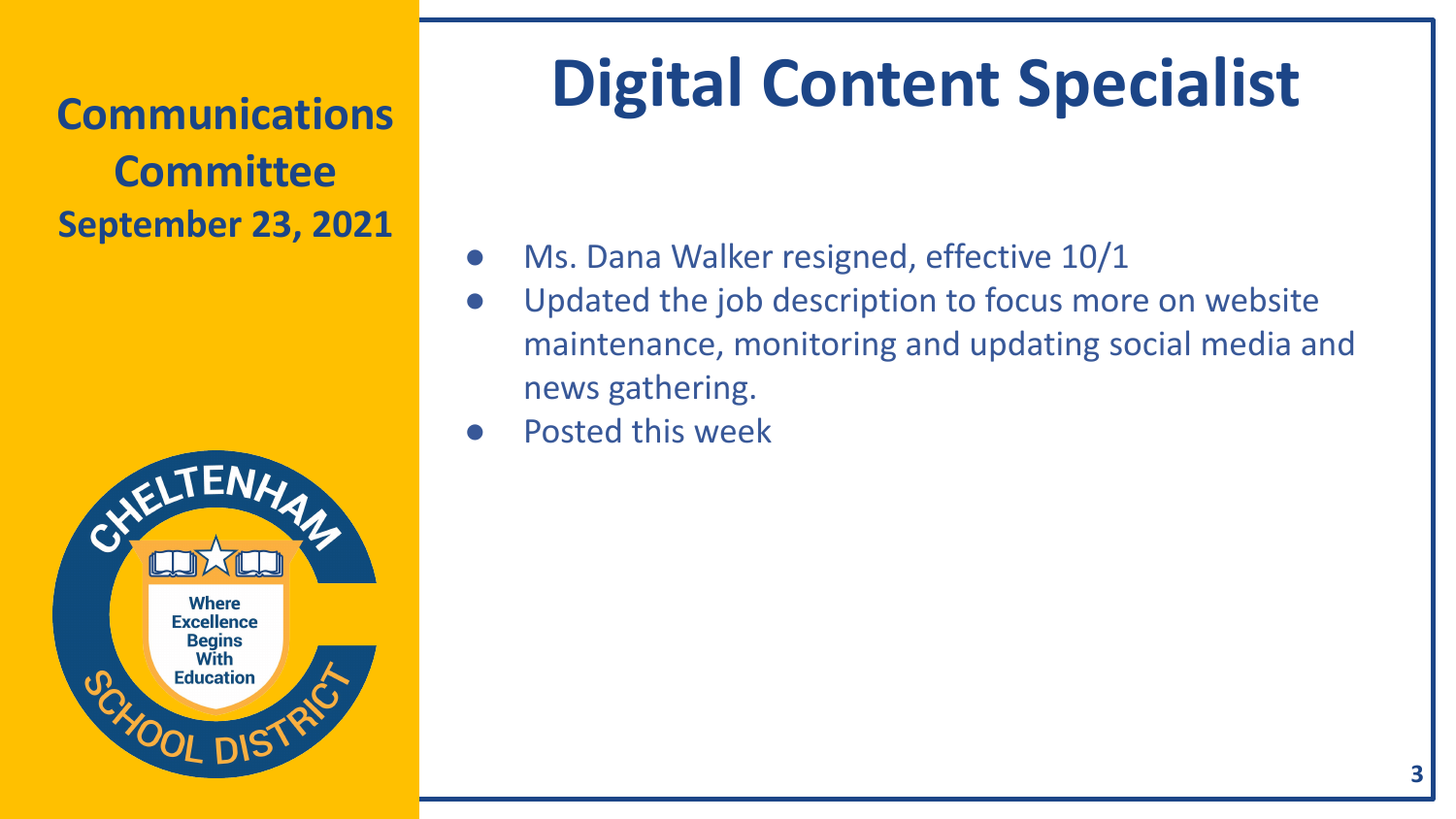

## **Alumni Association Engagement Platform**

Engaged in ongoing discussions regarding how to improve the association's web presence.

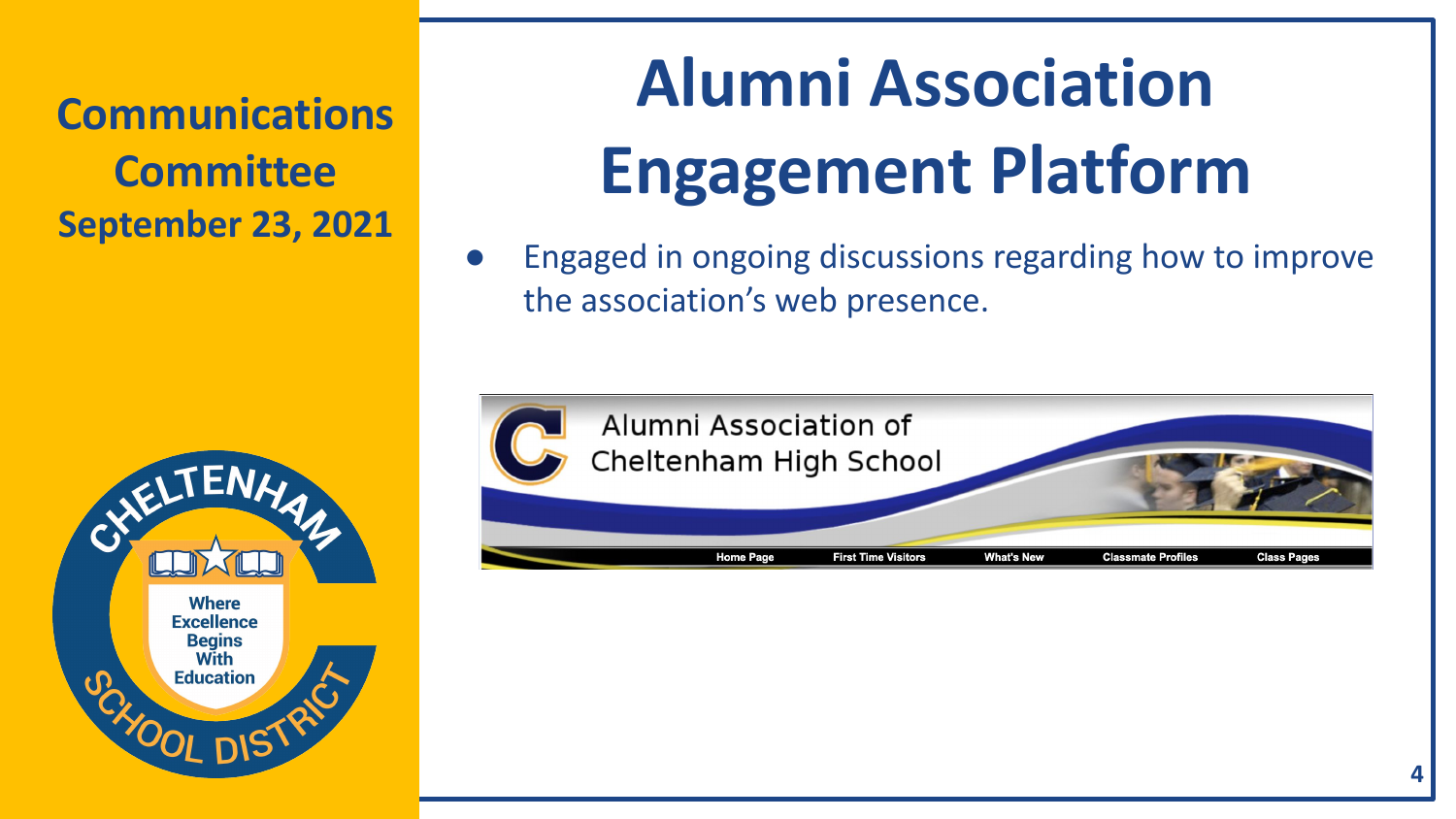

### **2021-22**

### **Communications Plan**

**2021-22: "Back to Normal"**

#### **Big Goals**

- Increase news stories highlighting district events/activities
- Reinforce the CSD brand through increased student interest stories
- Increase all constituent engagement, particularly post-elementary, new and disengaged families.
- Work with alumni association to solidify data and begin to build database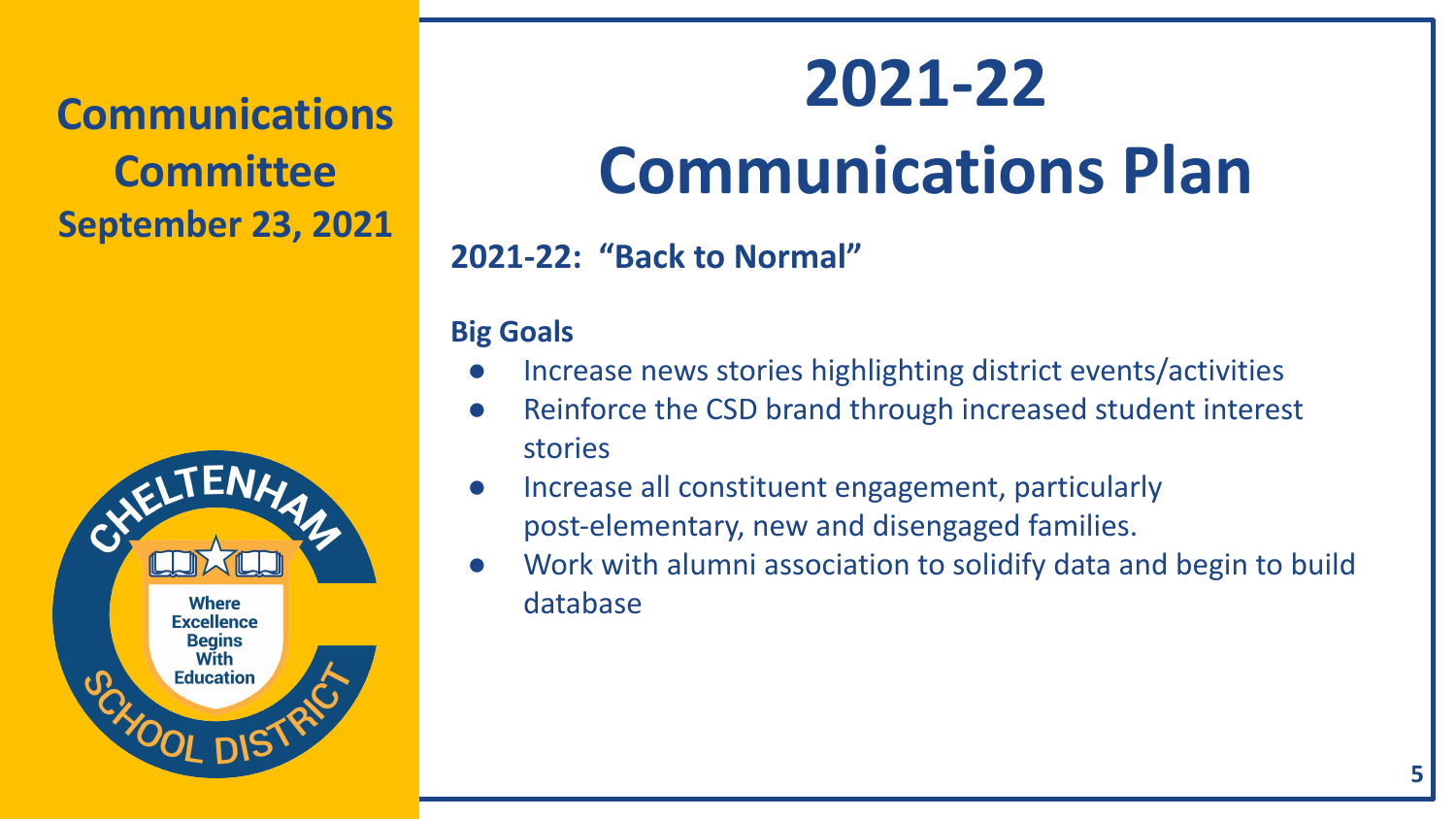

#### **2021-22**

### **Communications Plan**

**Resources |** CSD website, social media, social media liaisons, SchoolMessenger, CSD mobile app, Canva, Hootsuite, PowerSchool, streaming, PadCaster, DSLR camera, student photographers, PBL students

#### **Communications Channels**

Website Social media Digital Billboard News media School Messenger CSD App

News Share **Principals' Weekly Updates** Township Channels Parent/Guardian Groups